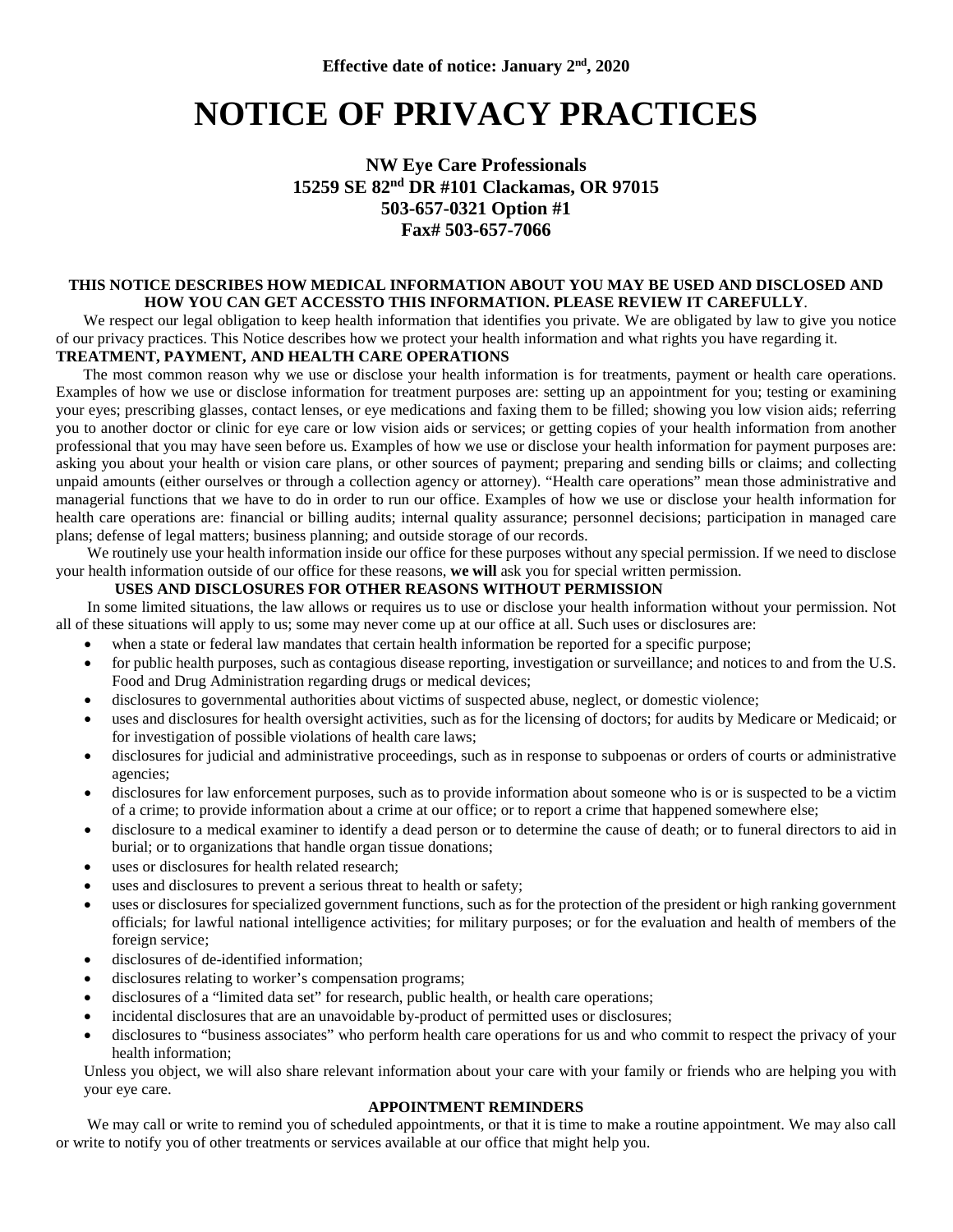#### **OTHER USES AND DISCLOSURES**

We will not make any other uses or disclosures of your health information unless you sign a written "authorization form." The content of an "authorization form" is determined by federal law. Sometimes, we may initiate the authorization process if the use or disclosure is our idea. Sometimes, you may initiate the process if it's your idea for us to send your information to someone else. Typically, in this situation you will give us a properly completed authorization form, or you can use one of ours.

 If we initiate the process and ask you to sign an authorization form, you do not have to sign it. If you do not sign the authorization, we cannot make the use or disclosure. If you do sign one, you may revoke it at any time unless we have already acted in reliance upon it. Revocations must be in writing. Send them to the office contact person named at the beginning of this Notice.

#### **YOUR RIGHTS REGARDING YOUR HEALTH INFORMATION**

The law gives you many rights regarding your health information. You can:

- ask us to restrict our uses and disclosures for purposes of treatment (except emergency treatment), payment or health care operations. We do not have to agree to do this, but if we agree, we must honor the restrictions that you want. To ask for a restriction, send a written request to the office contact person at the address, fax or E Mail shown at the beginning of this Notice.
- Ask us to communicate with you in a confidential way, such as by phoning you at work rather than home, by mailing health information to a different address, or by using E mail to your personal E Mail address. We will accommodate these requests if they are reasonable, and if you pay us for any extra cost. If you want to ask for confidential communications, send a written request to the office contact person at the address, fax or E mail shown at the beginning of this Notice.
- Ask to see or to get photocopies of your health information. By law, there are a few limited situations in which we can refuse to permit access or copying. For the most part, however, you will be able to review or have a copy of your health information within 30 days of asking us (or sixty days if the information is stored off-site). You may have to pay for photocopies in advance. If we deny your request, we will send you a written explanation, and instructions about how to get an impartial review of our denial if one is legally available. By law, we can have one 30-day extension of the time for us to give you access or photocopies if we send you a written notice of the extension. If you want to review or get photocopies of your health information, send a written request to the office contact person at the address, fax or E mail shown at the beginning of this Notice.
- Ask us to amend your health information if you think that it is incorrect or incomplete. If we agree, we will amend the information within 60 days from when you ask us. We will send the corrected information to persons who we know got the wrong information, and others that you specify. If we do not agree, you can write a statement of your position, and we will include it with your health information along with any rebuttal statement that we may write. Once your statement of position and/or our rebuttal is included in your health information, we will send it along whenever we make a permitted disclosure of your health information. By law, we can have one 30-day extension of time to consider a request for amendment if we notify you in writing of the extension. If you want to ask us to amend your health information, send a written request, including your reasons for the amendment, to the office contact person at the address, fax or E mail shown at the beginning of this Notice.
- Get a list of the disclosures that we have made of your health information within the past six years (or a shorter period if you want). By law, the list will not include: disclosures for purposes of treatment, payment or health care operations; disclosures with your authorization; incidental disclosures; disclosures required by law; and some other limited disclosures. You are entitled to one such list per year without charge. If you want more frequent lists, you will have to pay for them in advance. We will usually respond to your request within 60 days of receiving it, but by law we can have one 30-day extension of time if we notify you of the extension in writing. If you want a list, send a written request to the office contact person at the address, fax or E mail shown at the beginning of this Notice.
- Get additional paper copies of this Notice of Privacy Practices upon request. It does not matter whether you got one electronically or in paper form already. If you want additional paper copies, send a written request to the office contact person at the address, fax, or E mail shown at the beginning of this Notice.

**OUR NOTICE OF PRIVACY PRACTICES**<br>By law, we must abide by the terms of this Notice of Privacy Practices until we choose to change it. We reserve the right to change this notice at any time as allowed by law. If we change this Notice, the new privacy practices will apply to your health information that we already have as well as to such information that we may generate in the future. If we change our Notice of Privacy Practices, we will post the new one in our office and have copies available in our office.

**COMPLAINTS**<br>If you think that we have not properly respected the privacy of your health information, you are free to complain to us or the U.S. Department of Health and Human Services, Office for Civil Rights. We will not retaliate against you if you make a complaint. If you want to complain to us, send a written complaint to the office contact person at the address, fax, or E mail shown at the beginning of this Notice. If you prefer, you can discuss your complaint in person or by phone.

#### **FOR MORE INFORMATION**

 If you want more information about our privacy practices, call or visit the office contact person at the address or phone number shown at the beginning of this Notice.